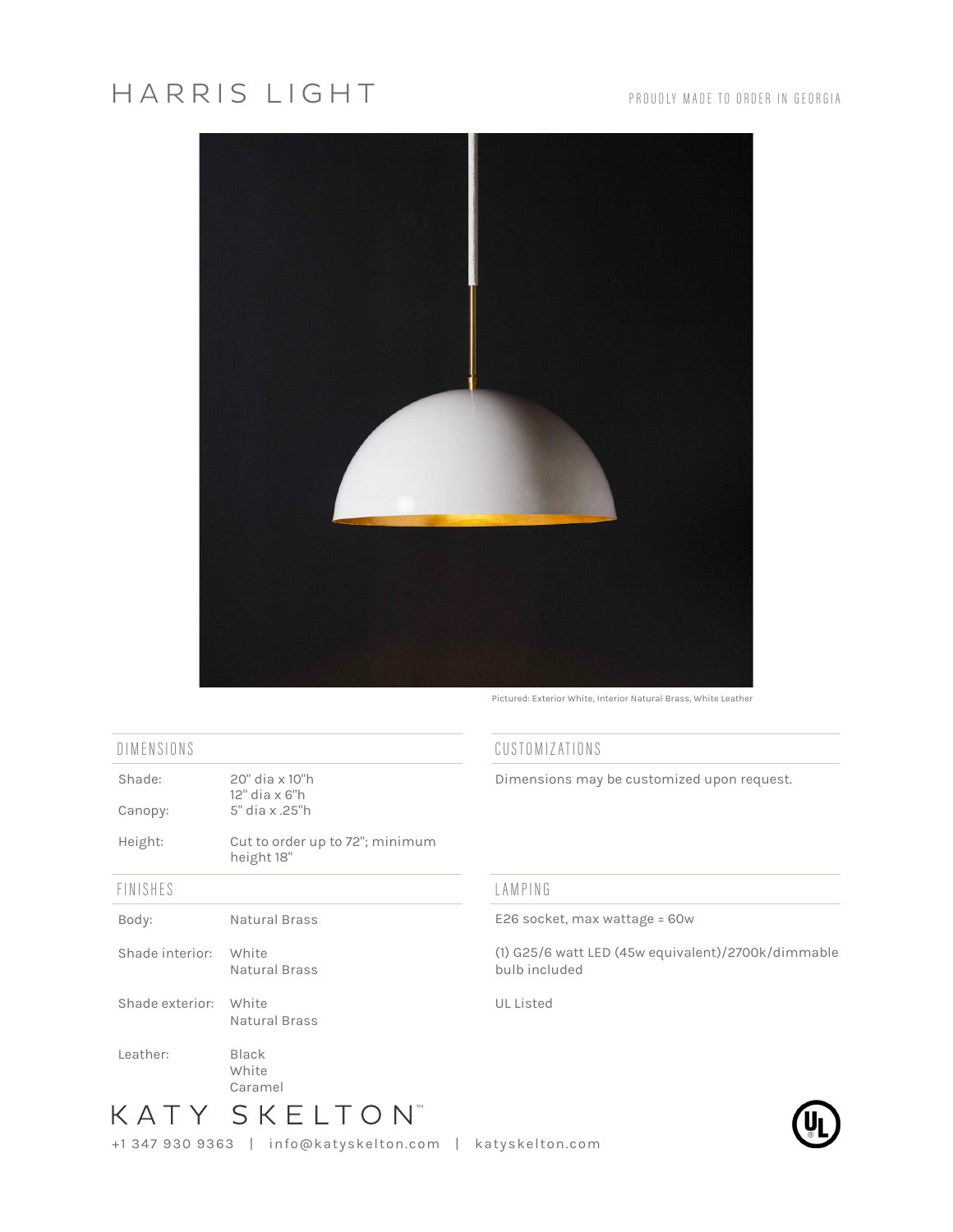

+1 347 930 9363 | info@katyskelton.com | katyskelton.com KATY SKELTON<sup>®</sup>